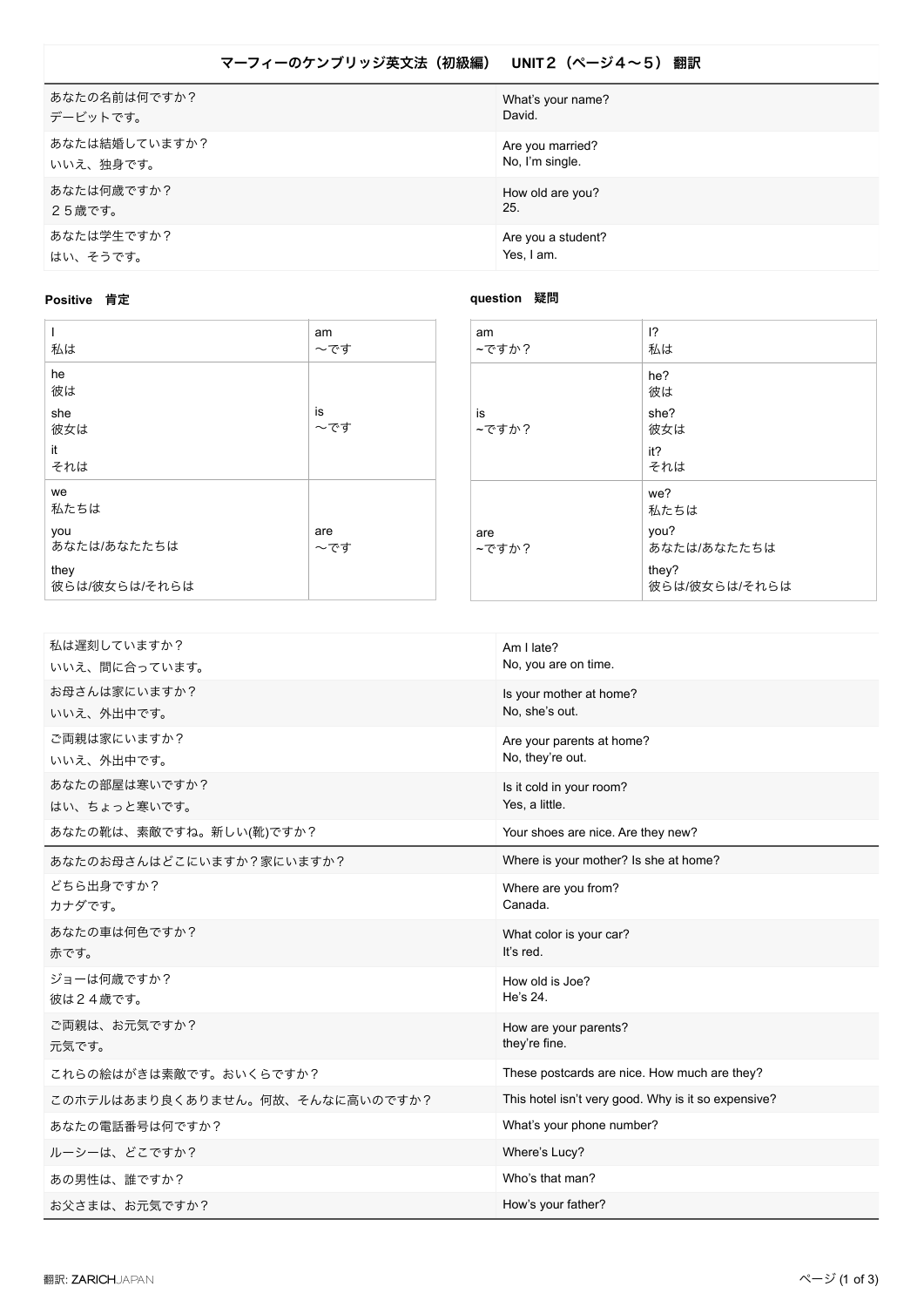## **Positive 肯定**

**negative 否定** 

## **short form 短縮形**

|      | 私は<br>he<br>彼は<br>she<br>彼女は<br>it                              | am.<br>そうです<br>is.<br>そうです |     |     | 私は<br>he<br>彼は<br>she<br>彼女は<br>it                              |       |     | he<br>彼は<br>she<br>彼女は<br>it<br>それは                       | isn't.<br>それでは<br>ありません  |
|------|-----------------------------------------------------------------|----------------------------|-----|-----|-----------------------------------------------------------------|-------|-----|-----------------------------------------------------------|--------------------------|
| Yes, | それは                                                             |                            | No. | それは | not.<br>それでは                                                    | No    | we  |                                                           |                          |
| はい   | we<br>私たちは<br>you<br>あなたは<br>あなたたちは<br>they<br>彼らは/彼女らは<br>それらは | are.<br>そうです               |     | いいえ | we<br>私たちは<br>you<br>あなたは<br>あなたたちは<br>they<br>彼らは/彼女らは<br>それらは | ありません | いいえ | 私たちは<br>you<br>あなたは<br>あなたたちは<br>they<br>彼らは/彼女らは<br>それらは | aren't.<br>それでは<br>ありません |

| あなたは、疲れていますか?             | Are you tired?               |
|---------------------------|------------------------------|
| はい、疲れています。                | Yes, I am.                   |
| お腹が空いていますか?               | Are you hungry?              |
| いいえ、お腹は空いていませんが、喉が渇いています。 | No, I'm not but I'm thirsty. |
| あなたの友達は日本人ですか?            | Is your friend Japanese?     |
| はい、そうです。                  | Yes, he is.                  |
| これらは、私の鍵ですか?              | Are these my keys?           |
| はい、そうです。                  | Yes, they are.               |
| あれは、私の席です。                | That's my seat.              |
| いいえ、ちがいます。                | No, it isn't.                |
| EXERCISES (演習):           |                              |
| カメラはどこですか?                | Where's the camera?          |
| あなたの鞄の中に (あります)。          | In your bag.                 |
| あなたの車は、青色ですか?             | Is your car blue?            |
| いいえ、黒色です。                 | No. it's black.              |
| リンダは、ロンドン出身ですか?           | Is Linda from London?        |
| いいえ、彼女はアメリカ人です。           | No, she's American.          |
| 私は遅刻していますか?               | Am I late?                   |
| はい、遅刻しています。               | Yes, you are.                |
| アンはどちら出身ですか?              | Where's Ann from?            |
| トロントです。                   | Toronto.                     |
| あなたのカバンは何色ですか?            | What color is your bag?      |
| 黒色です。                     | Black.                       |
| お腹が空いていますか?               | Are you hungry?              |
| いいえ、空いていません。              | No, I'm not.                 |
| ジョージは元気ですか?               | How is George?               |
| 元気です。                     | Fine.                        |
| あの女性は誰ですか?                | Who's that woman?            |
| 私の姉(妹)です。                 | My sister.                   |
| あなたのお母さんは家にいますか?          | Is your mother at home?      |
| ご両親はお元気ですか?               | How are your parents?        |
| あなたの仕事はおもしろいですか?          | Is your job interesting?     |
| 今日はお店は開いていますか?            | Are the stores open today?   |
|                           |                              |